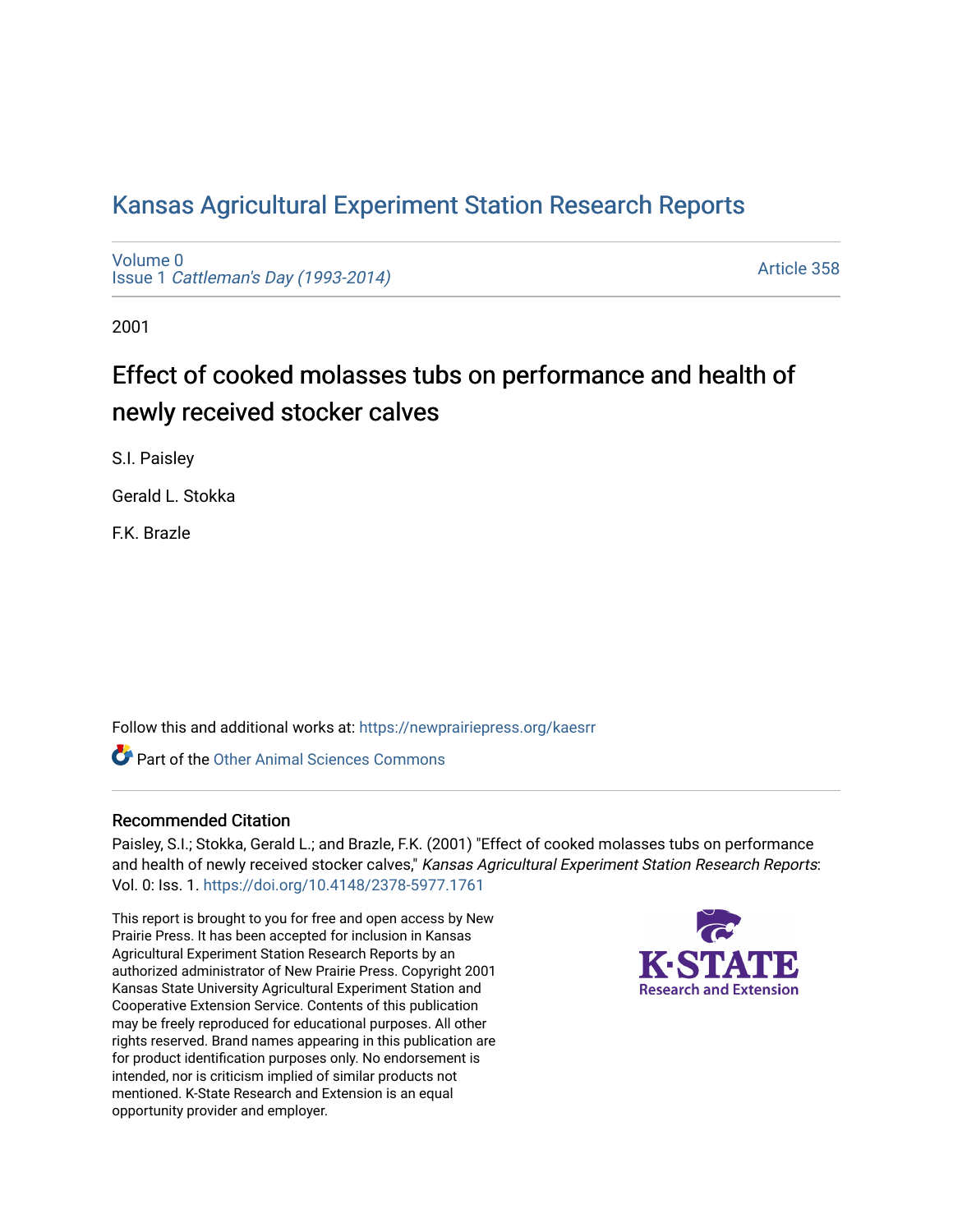### Effect of cooked molasses tubs on performance and health of newly received stocker calves

#### **Abstract**

Eight paired comparisons conducted at three field sites with 1059 newly-received lightweight stocker calves were used to determine the effect of free-choice cooked molasses tubs designed for receiving cattle on 28-day receiving period performance, percentage of cattle treated for respiratory disease, and death loss. At all sites, cattle received similar management with the exception that cooked molasses tubs were added to half of the pens immediately following initial processing. Weight gains were similar (P=0.36) for cattle with or without access to tubs (43 and 38 lb, respectively). The addition of tubs also did not affect the number of cattle treated (P=0.48) or percent death loss (P=0.61); however, there was a numerical decrease in death loss for cattle with access to tubs (2.7 vs 1.8%). Tub consumption (0.245 lb/ day) based on beginning and ending weights of the tubs, was below the desired level of 0.5 lb/day. Low tub consumption may have compromised any potential for improved performance or overall health response for cattle offered free access to cooked molasses tubs.

#### Keywords

Cattlemen's Day, 2001; Kansas Agricultural Experiment Station contribution; no. 01-318-S; Report of progress (Kansas State University. Agricultural Experiment Station and Cooperative Extension Service); 873; Beef; Receiving; Cattle; Cooked molasses tubs

#### Creative Commons License



This work is licensed under a [Creative Commons Attribution 4.0 License](https://creativecommons.org/licenses/by/4.0/).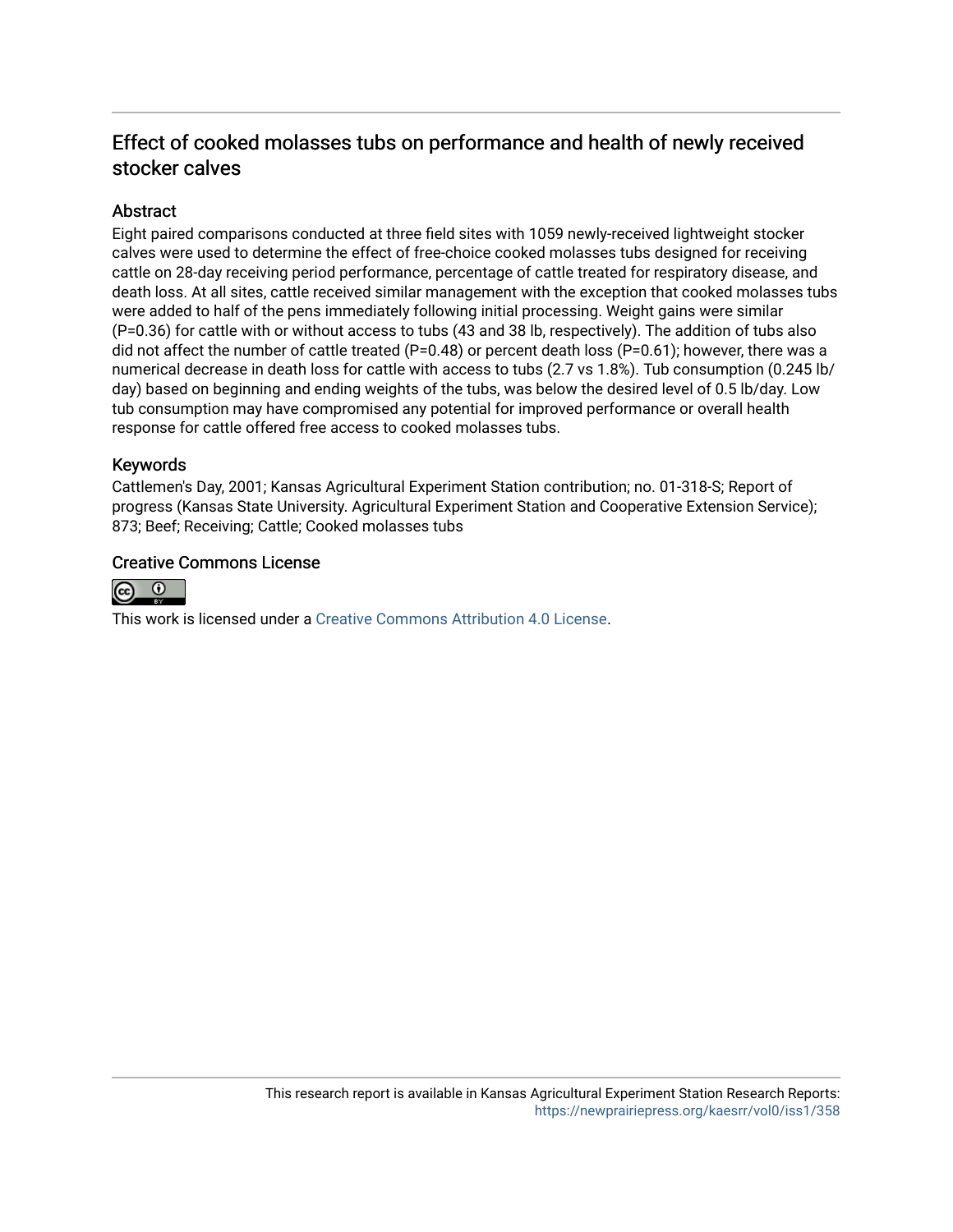#### **EFFECT OF COOKED MOLASSES TUBS ON PERFORMANCE AND HEALTH OF NEWLY RECEIVED STOCKER CALVES**

*S. I. Paisley <sup>1</sup> , G. L. Stokka, and F. K. Brazle <sup>2</sup>*

#### **Summary**

Eight paired comparisons conducted at three field sites with 1059 newly-received lightweight stocker calves were used to determine the effect of free-choice cooked molasses tubs designed for receiving cattle on 28-day receiving period performance, percentage of cattle treated for respiratory disease, and death loss. At all sites, cattle received similar management with the exception that cooked molasses tubs were added to half of the pens immediately following initial processing. Weight gains were similar  $(P=0.36)$  for cattle with or without access to tubs (43 and 38 lb, respectively). The addition of tubs also did not affect the number of cattle treated  $(P=0.48)$  or percent death loss  $(P=0.61)$ ; however, there was a numerical decrease in death loss for cattle with access to tubs (2.7 vs 1.8%). Tub consumption (0.245 lb/day) based on beginning and ending weights of the tubs, was below the desired level of 0.5 lb/day. Low tub consumption may have compromised any potential for improved performance or overall health response for cattle offered free access to cooked molasses tubs.

(Key Words: Receiving, Cattle, Cooked Molasses Tubs.)

#### **Introduction**

A recent Kansas survey estimated that 65% of cattle entering Kansas originate in the Southeastern U.S. Additionally, more than 75% of stocker operators keep newly received cattle in confinement for a minimum of 7 days. Feed intake by these stressed calves is low, creating short-term nutritional deficiencies that could affect immune function and increase susceptibility to disease. However, few operations adjust rations for low feed consumption during this period. Providing additional vitamins and minerals may reduce morbidity, depending on previous nutritional status. Our objective was to determine if adding Rangeland Health Care Provider Stress Tubs (Farmland Industries, Inc.) to pens of newly-received cattle would improve receiving period weight gains and(or) reduce morbidity.

#### **Experimental Procedures**

Eight paired comparisons were conducted on three producer sites across Kansas between November 4, 1999 and February 16, 2000. Receiving periods ranging from 27 to 32 days. In all cases, cattle arrived on the same day and were randomly assigned to two pens. One of the pens received free-choice access to vitamin and trace mineral-fortified cooked molasses tubs provided by Farmland Industries, Inc. Tubs were placed with cattle immediately after initial processing at a rate of no more than 20 head/tub, with tubs placed throughout the pen. Health programs differed slightly across sites, but cattle with or without tubs received similar management at each location.

To determine whether providing Stress Tubs improved cattle's ability to respond to disease, performance data for each pen were

<sup>1</sup>South Central Area Extension Office, Hutchinson. <sup>2</sup>Southeast Area Extension Office, Chanute.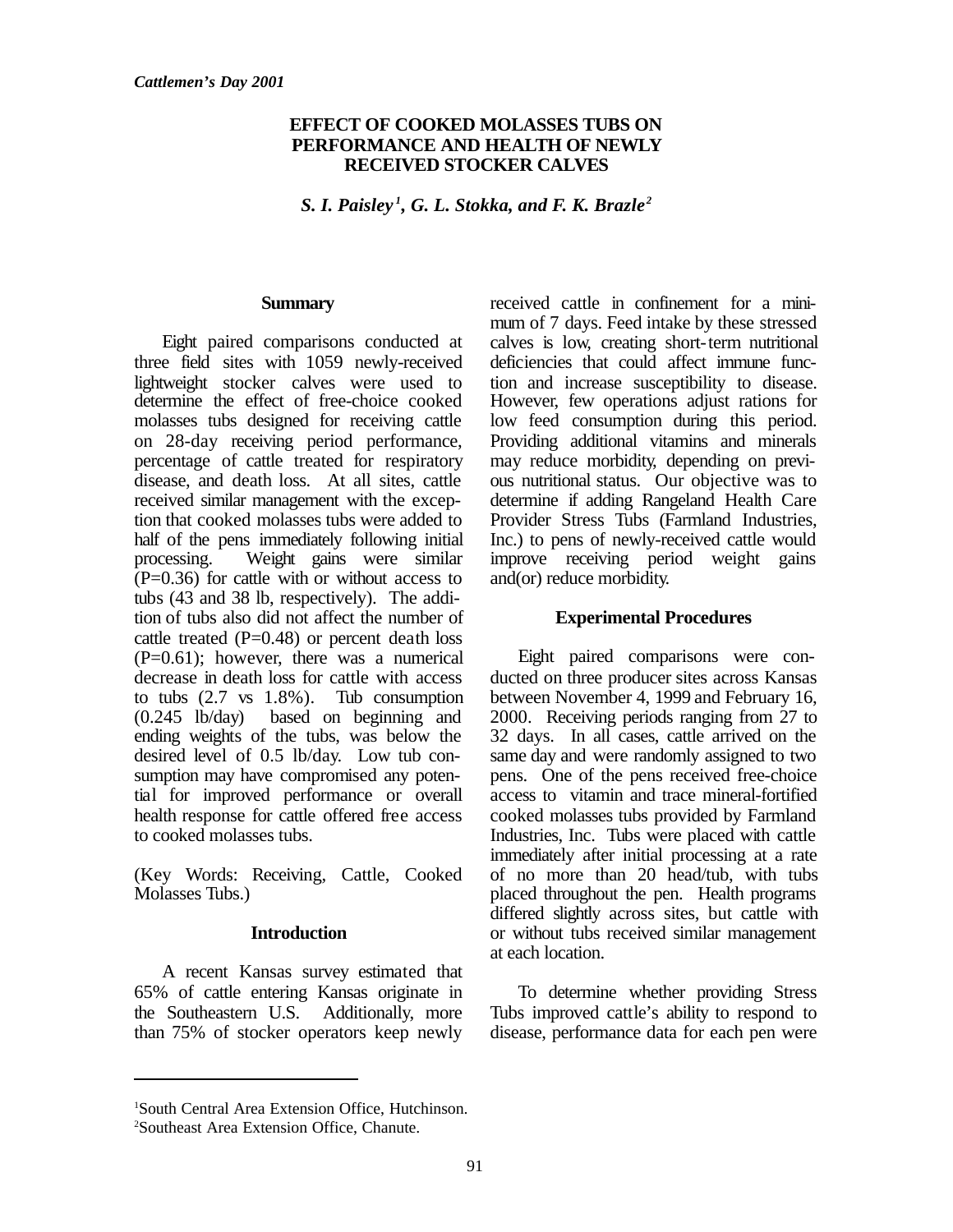further divided into two groups: 1) cattle that had never been treated for respiratory disease, and 2) cattle treated at least once for respiratory disease.

#### **Results and Discussion**

Cattle without access to Stress Tubs were slightly heavier  $(P=0.17;$  Table 1) than steers receiving tubs (433 vs 415 lb). This difference was maintained throughout the feeding period, and final weights of cattle without tubs tended  $(P=0.07)$  to be heavier than those with access to tubs. Total weight gain and daily gains were similar  $(P \ge 0.36)$  for both groups, although daily gains were numerically higher for cattle receiving tubs (1.28 vs 1.46 lb/day). Morbidity and death loss was similar ( $P \ge 0.22$ ) for cattle with or without access to tubs. Daily supplement intakes were below the recommended 0.5 lb/day, despite an adequate number of tubs and unlimited access. Due to site difference in initial weights, tub intakes on a percent BW basis are also reported. Additional work is needed to determine if achieving desired intakes would produce a greater response in animal performance and decreased morbidity.

Performance and health differences at each site mainly reflect the type of cattle purchased, management prior to arrival, and environmental conditions during the receiving period. Initial weights were different (P<0.01; Table 2) for each site. Site 1 purchased heavier calves from a regional salebarn. Sites 2 and 3 purchased lighter calves from the Southeastern U.S. Weight gain during the receiving period was similar  $(P=0.84)$  for all three sites, resulting in different (P<0.01) final weights. Among sites, total number of cattle treated, or overall morbidity, bordered on significance (P=0.08); however, there were differences in treatment duration among sites. Percentages of cattle treated only once were similar (P>0.05) for Sites 1 and 3, and both were lower (P<0.05) than Site 2. Percentage of cattle treated twice were lower  $(P<0.05)$  for Site 3 than Site 2, while Site 1 was intermediate. Although there were no differences  $(P=0.20)$  in percentages of cattle treated three times, Sites 1 and 2 had the lowest percentage of chronics with 0 and 2%, respectively. Both were lower  $(P<0.05)$  than Site 3. Finally, death loss was lower  $(P<0.05)$  at Site 2 than Site 3, with Site 1 intermediate. The greater number of chronics and higher death loss associated with Site 3 may be partially attributed to the lighter weights of cattle at this site, as well as the fact that many of the cattle received at Site 3 were intact males that were castrated during initial processing.

Tub intakes by site show that only Site 1 achieved the recommended intake of 0.5 lb/day. Site 2 (0.31 lb/day) and Site 3 (0.11 lb/day) tub intakes were considerably lower than target. At all sites, tubs were placed near feed and water and at the recommended rate of not less than 1 tub per 20 steers. Because purchased steers were used at all three sites, previous exposure to molasses tubs is not known. Additional factors that could have affected tub intake include calf size and origin (Sites 2 and 3 purchased predominately lighter calves from Southeastern U.S.), as well as differences in receiving management.

To determine whether access to the cooked molasses tubs influenced the animals' ability to handle a disease challenge and respond to treatment, data from each pen was further divided between: 1) cattle that had never been treated and 2) cattle that had been treated a minimum of one time (deads removed). There were no interactions  $(P \ge 0.50)$  between treatment history and access to cooked molasses tubs; however, there was a site by treatment history interaction for all performance variables, so sitespecific means are presented in Table 3.

Site means broken down by treatment history indicate that health management strategies may have been different for Site 1 as compared to Site 2 and 3. Receiving period weight gain for cattle treated at least once was considerably lower  $(P<0.05)$  at Site 1 than the other two sites, suggesting that disease exposure may have been more serious at Site 1. Actual within-pen means at each site (not shown) suggest that treated cattle at Site 1 with access to the tubs lost less weight than treated cattle without tubs (based on only 1 rep); however, this trend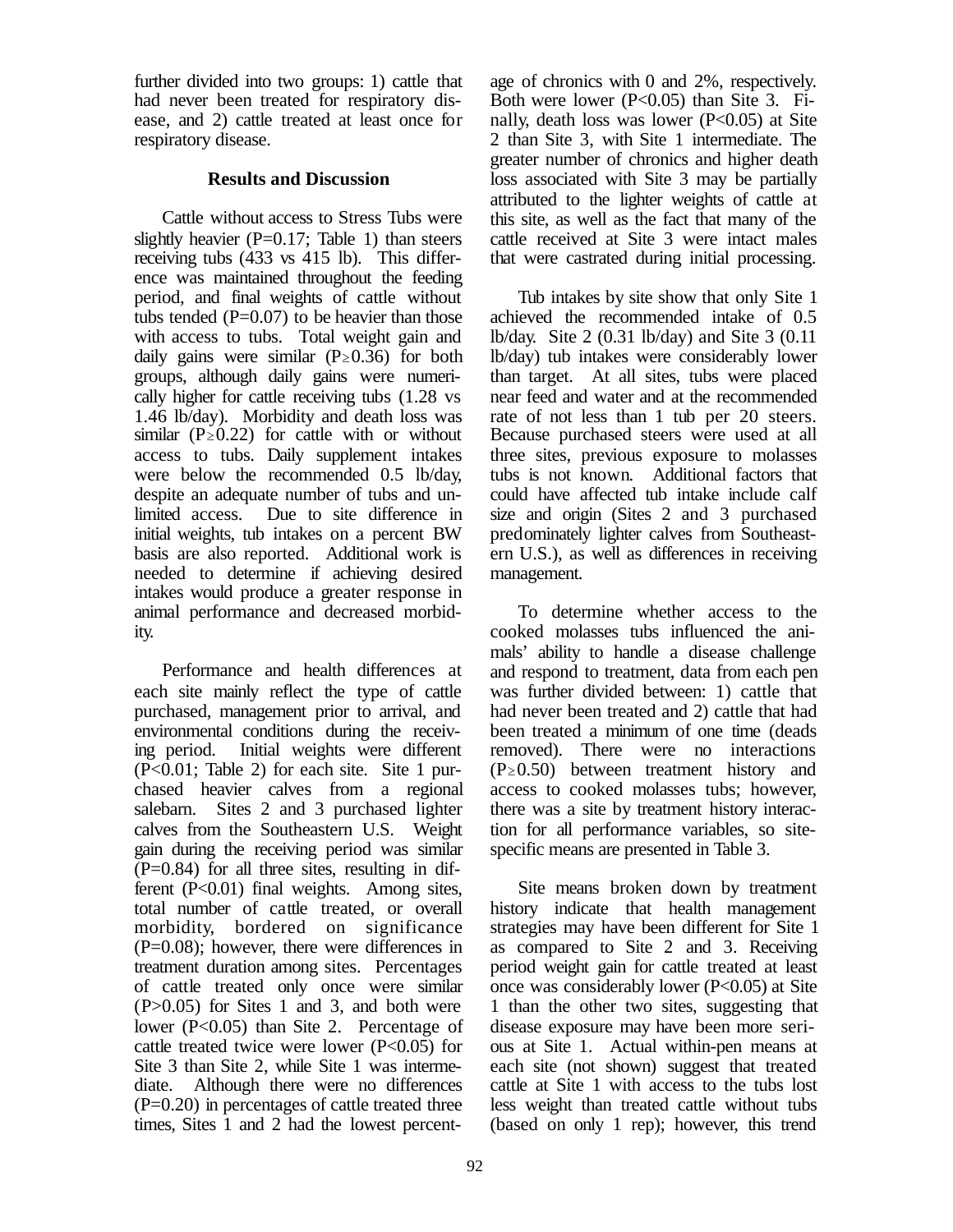was not evident at Sites 2 and 3. Our results suggest that management and environment play a big role in an animal's ability to re-

cover from disease, and do not rule out the possibility that nutritional supplements may also play a role in overall health.

| Item                                      | No Tubs <sup>a</sup> | <b>Stress Tubs</b> | <b>SE</b> | P-value |
|-------------------------------------------|----------------------|--------------------|-----------|---------|
| Number, deads in (pens)                   | 532(8)               | 527(8)             |           |         |
| Initial wt, lb <sup>b</sup>               | 433                  | 415                | 6.1       | 0.17    |
| Final wt, lb <sup>c</sup>                 | 471                  | 459                | 2.5       | 0.07    |
| Receiving period wt gain, lb <sup>d</sup> | 38                   | 43                 | 3.0       | 0.36    |
| Daily gain, lb/day                        | 1.28                 | 1.46               | 0.113     | 0.38    |
| Observed sickness, %                      |                      |                    |           |         |
| Total treated                             | 36.7                 | 36.7               | 0.77      | 0.48    |
| Treated once $(1X)$                       | 24.1                 | 26.1               | 1.88      | 0.53    |
| Treated twice (1X not included)           | 5.4                  | 4.2                | 0.52      | 0.25    |
| Treated 3X (1 and 2X not included)        | 2.4                  | 2.0                | 0.54      | 0.65    |
| Chronics (treated more than 3X)           | 2.0                  | 3.4                | 0.55      | 0.22    |
| Deads                                     | 2.7                  | 1.8                | 1.00      | 0.61    |
| Daily tub intake, lb/head                 |                      | 0.245              |           |         |
| % BW                                      |                      | 0.075              |           |         |

**Table 1. Receiving Health and Performance Data of Cattle With or Without Cooked Molasses Tubs**

<sup>a</sup>Least squares means using pen as the experimental unit.

 $\rm ^b$ Treatment by site interaction P=0.02.<br>
Final weight calculated using an unshrunk liveweight minus a 4% pencil shrink.

 ${}^{d}$ Receiving period for sites 1, 2 and 3.